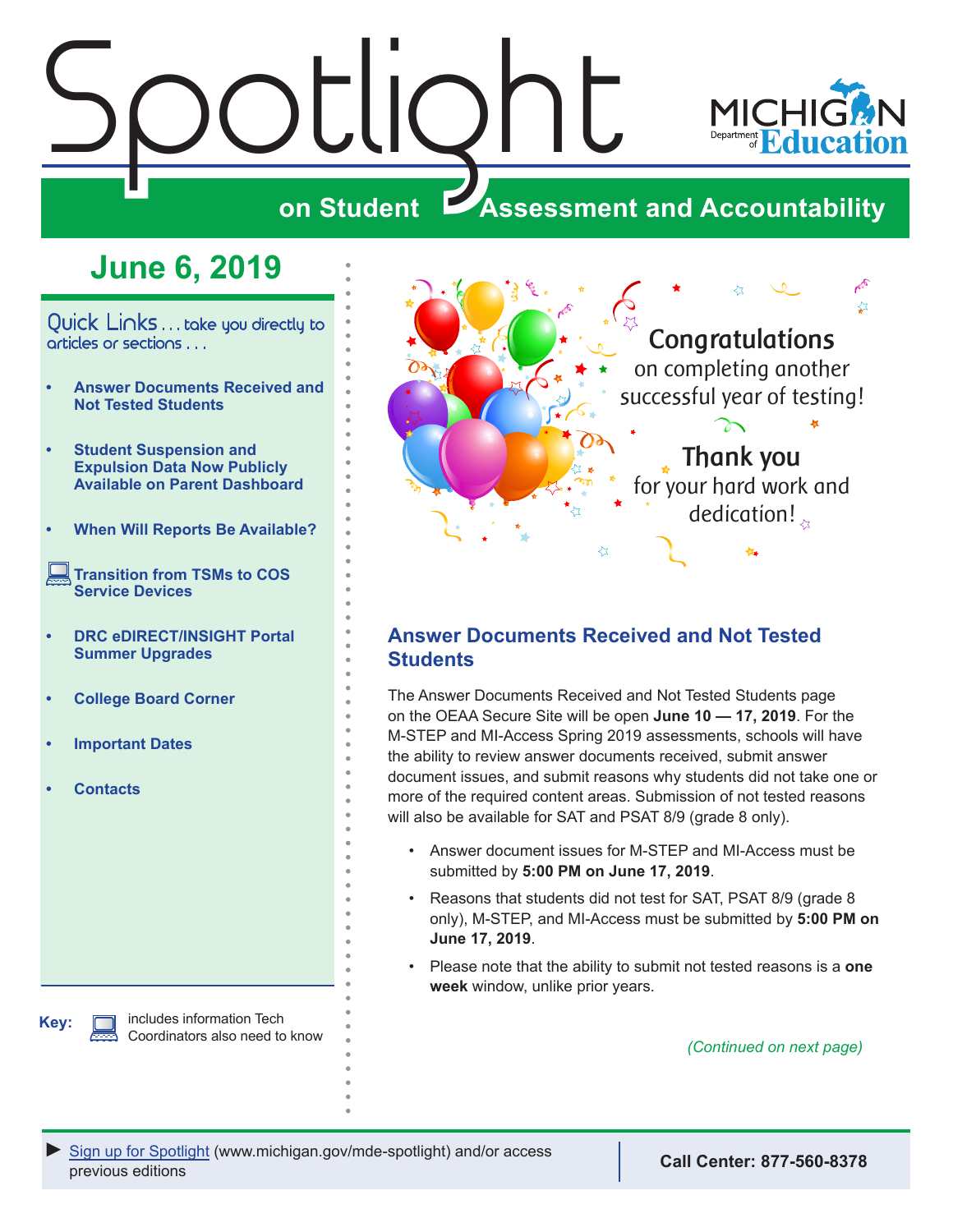This is the only opportunity for schools to review the Answer Documents Received and Not Tested Students page to do the following:

- ensure all tests taken have been received
- verify other answer document information, such as tests marked for prohibited behavior, nonstandard accommodations, etc.
- provide reasons why students were not tested

#### **All answer document issues and not tested reasons must be submitted by 5:00 PM on June 17, 2019**.

It is strongly suggested that you read the [Answer](https://www.michigan.gov/documents/mde/Answer_Documents_Received_and_Not_Tested_Students_instructions_623116_7.pdf)  [Documents Received and Not Tested Students instructions](https://www.michigan.gov/documents/mde/Answer_Documents_Received_and_Not_Tested_Students_instructions_623116_7.pdf) on the [Secure Site Training web page](http://www.michigan.gov/securesitetraining) (www.michigan.gov/ securesitetraining). This document walks you through the process, gives pointers on what to look for, shows how to report issues and how to fix an error when possible, along with how to identify possible issues. A list of the various not tested reasons available for submission is also provided in the instructions.

Students for whom the school is accountable will be listed on the Answer Documents Received and Not Tested Students page and indicated as tested or untested.

- If a student is included as accountable but tested elsewhere, they will be displayed and indicated as tested, and the building where they were tested will be shown.
- If a student is included as accountable but is not currently enrolled, the student's withdrawal from the school should be reported and certified in the Michigan Student Data System (MSDS) by **5:00 PM on June 17, 2019**, using an "as of date" on or before May 31, 2019. This will ensure your school is not held accountable for unenrolled students. Details for Accountable Students Enrolled and Demographics are available on the [Secure Site Training web page](http://www.michigan.gov/securesitetraining) (www. michigan.gov/securesitetraining) and in the [May 2](https://www.michigan.gov/documents/mde/Spotlight_5-2-19_654086_7.pdf) [Spotlight](https://www.michigan.gov/documents/mde/Spotlight_5-2-19_654086_7.pdf) (Michigan.gov/mde-spotlight).

Students for who the school tested but for whom the school is not accountable will be listed on the Answer Documents Received and Not Tested Students page and indicated as not accountable.

#### **Please note:**

- The deadline to submit answer document issues for SAT and PSAT 8/9 in grade 8 was May 29, 2019. No additional answer document issues can be submitted for these assessments.
- ACT WorkKeys, PSAT 9, and PSAT 10 are not currently included in accountability; therefore, not tested reasons will be not be collected for these assessments.

There are several important considerations for MI-Access:

- Students taking MI-Access Participation and Supported Independence in grades 5, 8, and 11 should have been given a locally created social studies assessment. To report the information about the given assessment, select the student and click on the **Student Did Not Test** button and select **Local Alternative Soc. Studies** from the not tested reason drop-down list and answer the questions.
- For students in grade 5 and 8 who would have taken a MI-Access science test if it were available (there is no MI-Access science test for grades 5 and 8), select the student and click the **Student Did Not Test** button and select the **Grades 5 and 8 Science Only – IEP Indicates Alternate Assessment** from the not tested reason dropdown list.

**REMINDER:** Submission of student data in the Michigan Student Data System (MSDS) for assessment and accountability reporting must be submitted and certified in MSDS by **5:00 PM on June 17**, with an "as of date" on or before May 31, 2019 for grades 3-8, 11, and required 12 who were expected to take the MME, PSAT 8/9 (grade 8 only), M-STEP, and MI-Access. See the directions for [Accountable Students Enrolled and Demographics](https://www.michigan.gov/documents/mde/Accountable_Students_Enrolled_and_Demographics_621314_7.pdf) on the [Secure Site Training web page](http://www.michigan.gov/securesitetraining) (www.michigan.gov/ securesitetraining) and the [May 2 Spotlight](https://www.michigan.gov/documents/mde/Spotlight_5-2-19_654086_7.pdf) (www.michigan. gov/mde-spotlight) for details. *(Continued on next page)*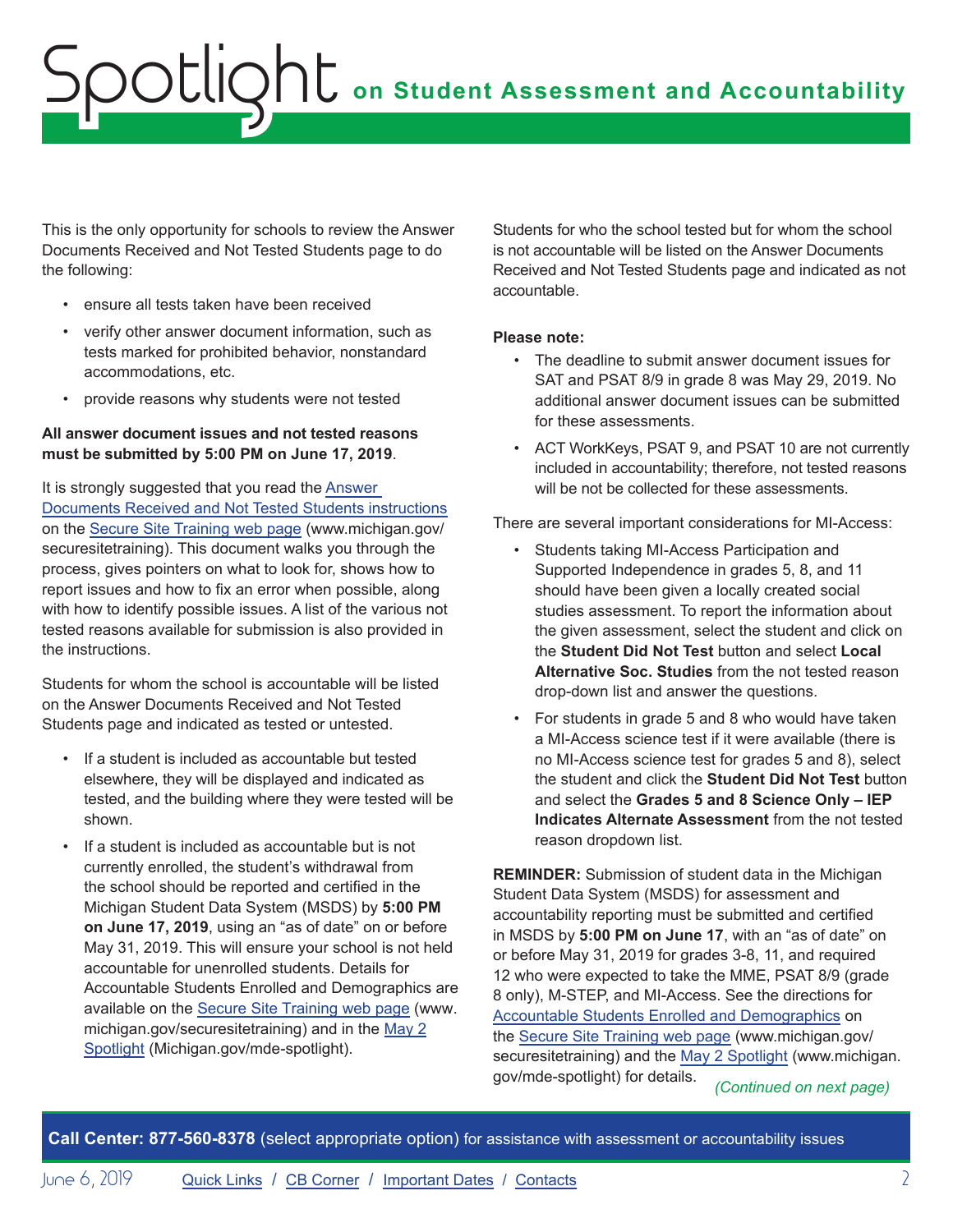### <span id="page-2-0"></span>**Summary of OEAA Secure Site After-Testing Tasks**

|                                                                    | <b>Task</b>                                                                                |                                                             |                                                |                                                                                                |                                            |
|--------------------------------------------------------------------|--------------------------------------------------------------------------------------------|-------------------------------------------------------------|------------------------------------------------|------------------------------------------------------------------------------------------------|--------------------------------------------|
| <b>Test</b>                                                        | <b>Review and</b><br><b>Update Student</b><br><b>Enrollment and</b><br><b>Demographics</b> | <b>Review Answer</b><br><b>Documents</b><br><b>Received</b> | <b>Submit Answer</b><br><b>Document Issues</b> | <b>Verify Prohibited</b><br><b>Behavior and</b><br><b>Nonstandard</b><br><b>Accommodations</b> | <b>Submit Not Tested</b><br><b>Reasons</b> |
| <b>WIDA</b>                                                        | May $6 -$ May 23                                                                           | May 17 - May 23                                             | May 17 - May 23                                | May 17 – May 23                                                                                | May 17 - May 23                            |
| <b>M-STEP</b><br><b>MI-Access</b>                                  | May $6 -$ June 17                                                                          | June $10 -$ June 17                                         | June 10 - June 17                              | June $10 -$ June 17                                                                            | June 10 - June 17                          |
| <b>SAT with Essay</b><br><b>PSAT 8/9 (grade 8)</b>                 | May $6 -$ June 17                                                                          | May 23 - May 29                                             | May 23 - May 29                                | May 23 - May 29                                                                                | June $10 -$ June 17                        |
| <b>PSAT 8/9 (grade 9)</b><br><b>PSAT 10</b><br><b>ACT WorkKeys</b> | May $6 -$ June 17                                                                          | May 23 - May 29                                             | May 23 - May 29                                | May 23 - May 29                                                                                | N/A                                        |

# **Student Suspension and Expulsion Data Now Publicly Available on Parent Dashboard**

A new graph has been added to the [Parent Dashboard](https://www.mischooldata.org/ParentDashboard/) (https://www.mischooldata.org/ParentDashboard/). The graph shows the number of students suspended or expelled for a selected school, similar schools, and the state. The preview window made available for schools has now closed and these data are public.

## **Graph Details:**

- Numbers reflect the number of unique students suspended or expelled – students are only counted once in the metric, regardless of the number of discipline incidences they may have.
- Both in-school and out-of-school suspension types are included along with expulsions.

• The state average reflects all charter and traditional schools, including those that reported zero suspensions and expulsions.

Once on a school's dashboard, click on **Student Data**, **Behavior**, and then **Suspension and Expulsion** in the left-hand menu:

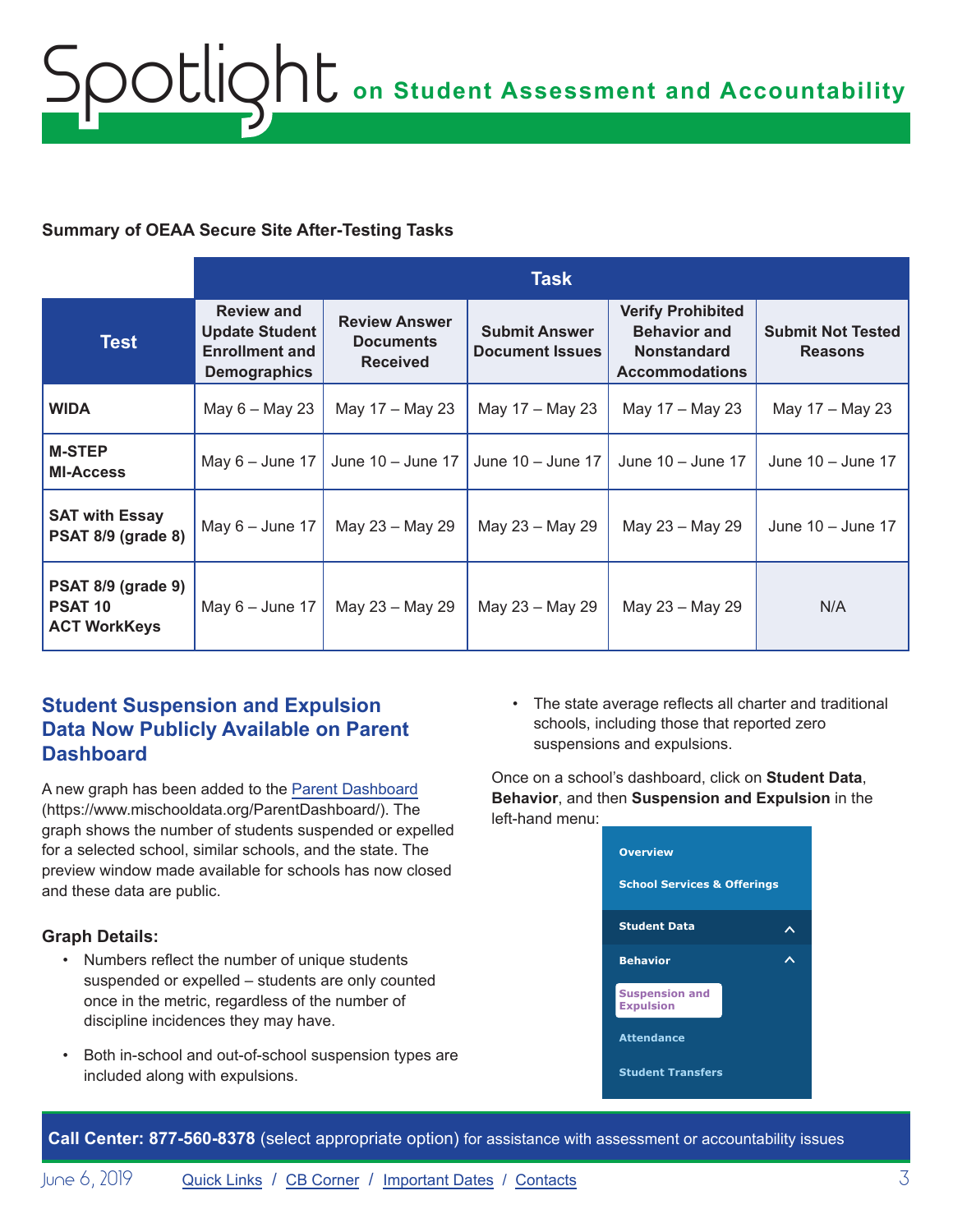# <span id="page-3-0"></span>**on Student Assessment and Accountability** Spotlight

# **When Will Reports Be Available?**

M-STEP and MI-Access **Preliminary Reports** are available now in the [OEAA Secure Site](http://www.michigan.gov/oeaa-secure) (www.michigan.gov/oeaasecure). Select **Reports**, then **Dynamic Score Reports** to open the Dynamic Score Reporting Site.

M-STEP and MI-Access **Student Data files** and **Aggregate Data files** will be available in late July. These will be available in the OEAA Secure Site. Select **Reports**, then **Student Test Scores**.

PSAT 8/9, PSAT 10, and SAT with Essay scores are available now to students through their online College Board accounts.

Educators will have access to scores in the College Board K12 Reporting Portal by the end of June. Final MDE reports will be available from the OEAA Secure Site in mid to late August.

ACT WorkKeys scores will be available to students through their online ACT accounts July 16, 2019. Educators will receive scores by mail August 9, 2019, and final MDE reports will be available from the OEAA Secure Site in mid to late August.

Early Literacy and Mathematics Benchmark Assessments final reports are available now in the [OEAA Secure Site](http://www.michigan.gov/oeaa-secure) (www.michigan.gov/oeaa-secure). Select **Reports**, then **Dynamic Score Reports** to open the Dynamic Score Reporting Site.

WIDA ACCESS for ELLs and Alternate ACCESS for ELLs Individual Student Reports, Student Roster, School Frequency, and District Frequency PDF reports will be available in mid-June in WIDA AMS. Hard copies of these reports will arrive in districts on July 1, 2019.

| Assessment                     | Secure Site<br>Data Files | Dynamic Score Reporting<br><b>Site Final Reports</b> | MI School Data       | <b>MILearn</b>       |
|--------------------------------|---------------------------|------------------------------------------------------|----------------------|----------------------|
| M-STEP                         | late July                 | mid to late August                                   | after public release | after public release |
| MI-Access                      | late July                 | mid to late August                                   | after public release | after public release |
| Early Literacy and Mathematics | late July                 | available now                                        | N/A                  | N/A                  |

| Assessment                        | <b>Secure Site</b><br>Data Files | <b>Dynamic Score</b><br><b>Reporting Site</b><br><b>Final Reports</b> | <b>MI School</b><br>Data | <b>MILearn</b>          | <b>College Board</b><br>K-12 Score<br><b>Reporting Portal</b> | Summary and<br><b>Roster Score</b><br>Reports (mailed to<br>test coordinator) |
|-----------------------------------|----------------------------------|-----------------------------------------------------------------------|--------------------------|-------------------------|---------------------------------------------------------------|-------------------------------------------------------------------------------|
| <b>SAT with</b><br>Essay          |                                  | mid to late July   mid to late August                                 | after public<br>release  | after public<br>release | late June                                                     | N/A                                                                           |
| <b>PSAT 8/9</b><br>(grade 8 only) | mid to late July $\vert$         | mid to late August                                                    | after public<br>release  | after public<br>release | N/A                                                           | N/A                                                                           |

*(Table continued on next page)*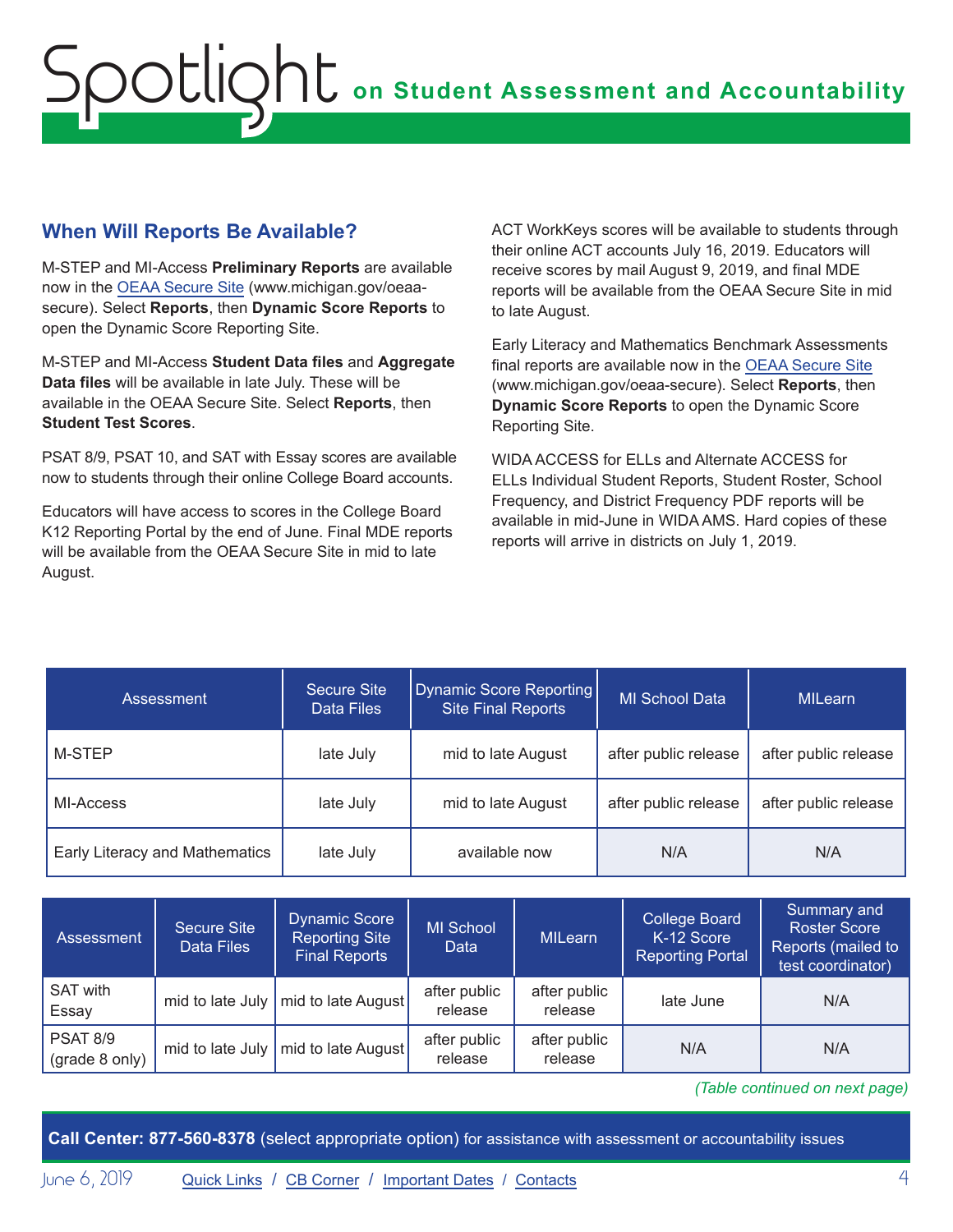# <span id="page-4-0"></span>**on Student Assessment and Accountability** Spotlight

| Assessment '              | <b>Secure Site</b><br>Data Files | <b>Dynamic Score</b><br><b>Reporting Site</b><br><b>Final Reports</b> | <b>MI School</b><br><b>Data</b> | <b>MILearn</b>          | <b>College Board</b><br>K-12 Score<br><b>Reporting Portal</b> | Summary and<br><b>Roster Score</b><br>Reports (mailed to<br>test coordinator) |
|---------------------------|----------------------------------|-----------------------------------------------------------------------|---------------------------------|-------------------------|---------------------------------------------------------------|-------------------------------------------------------------------------------|
| <b>PSAT 8/9</b><br>and 10 | late July                        | N/A                                                                   | N/A                             | N/A                     | late June                                                     | N/A                                                                           |
| <b>ACT</b><br>WorkKeys    | mid July                         | mid to late August                                                    | after public<br>release         | after public<br>release | N/A                                                           | early August                                                                  |

| Assessment                     | Secure Site<br>Data Files | <b>WIDA AMS</b> | <b>MI School Data</b> | MILearn                                   |
|--------------------------------|---------------------------|-----------------|-----------------------|-------------------------------------------|
| W-APT and WIDA Screener        | ongoing                   | ongoing         | N/A                   | N/A                                       |
| <b>WIDA ACCESS for ELLs</b>    | late June                 | mid June        |                       | after public release after public release |
| WIDA Alternate ACCESS for ELLs | late June                 | mid June        | N/A                   | after public release                      |

# **Example 3 Transition from TSMs to COS Service Devices**

Spring 2019 was the last year of Data Recognition Corporation (DRC) support for the Testing Site Manager (TSM) caching software. Going forward, that need will be covered by Central Office Services (COS) Service Devices. This is the next generation of the software with easier content hosting and management, including being able to use the same server for M-STEP and WIDA.

Schools using INSIGHT for WIDA Screener Online or the Early Literacy and Mathematics Benchmarks Assessments in the fall will need to make the switch to COS Service Devices before fall testing starts.

The COS Service Device software is available now for download on [eDIRECT](https://mi.drcedirect.com) (https://mi.drcedirect.com). The software auto-updates, so you will receive any summer updates no matter when you download or install.

# **DRC eDIRECT/INSIGHT Portal Summer Upgrades**

eDIRECT/AMS users will notice user interface changes this summer, beginning on the evening of **Thursday, June 6, 2019**. The interface is being redesigned for more intuitive navigation that also has better accessibility compliance. This will be most noticeable for users that have access to both WIDA and statewide testing (M-STEP, MI-Access) or other DRC products.

Details have been posted to [eDIRECT](https://mi.drcedirect.com) (https://mi.drcedirect. com) under **All Applications** → **General Information** → **Documents**.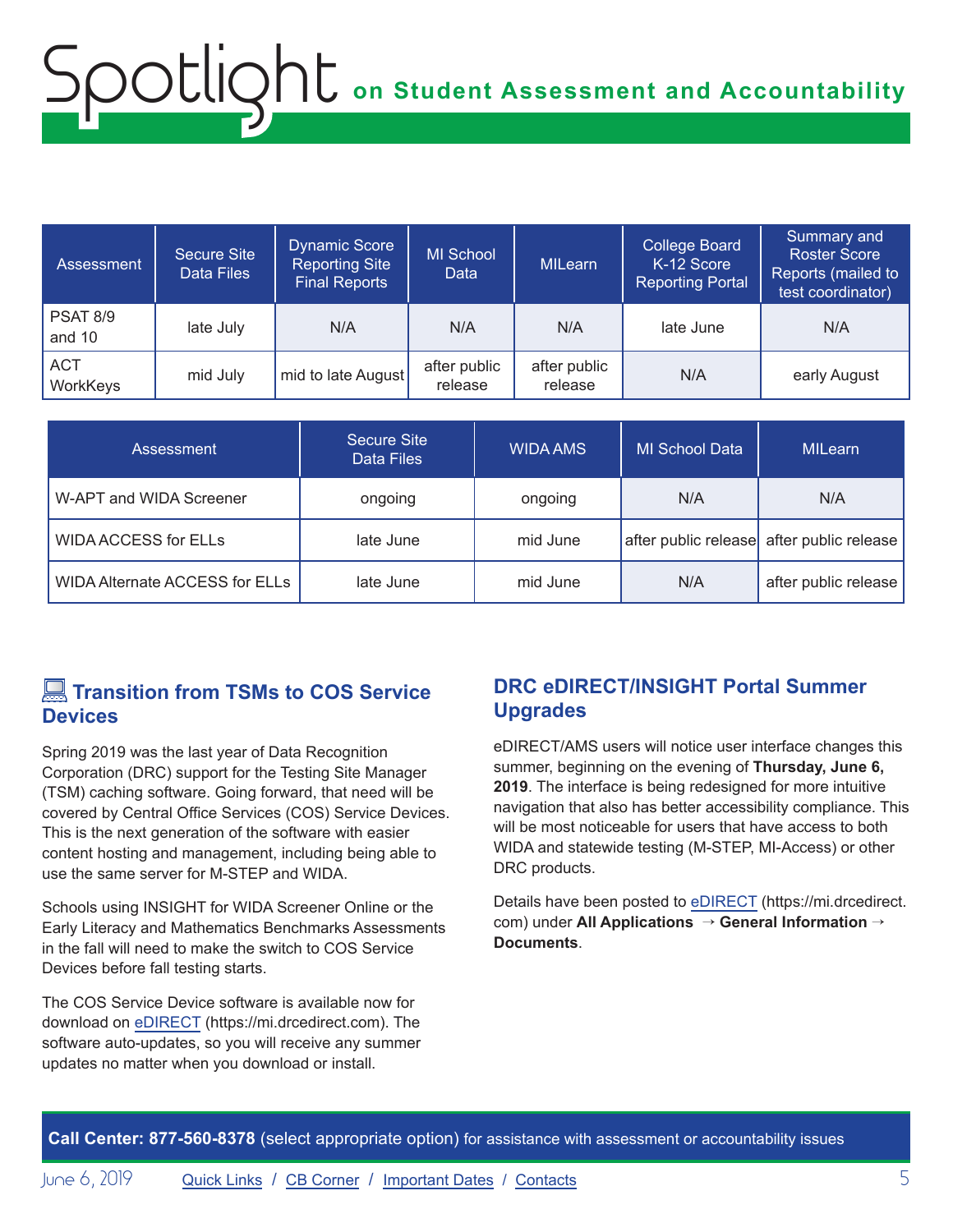**OC** on Student Assessment and Accountability

# <span id="page-5-1"></span>College Board Corner

<span id="page-5-0"></span>ootlic

 *Information on SAT*®*, PSAT*™ *8/9, and PSAT*™*10 provided by the College Board*

## **Questions about Spring PSAT 8/9, PSAT 10, or SAT?**

- call the Michigan Educator Hotline: 866-870-3127 (select Option 1)
- email [michiganadministratorsupport@](mailto:michiganadministratorsupport%40collegeboard.org?subject=) [collegeboard.org](mailto:michiganadministratorsupport%40collegeboard.org?subject=)

## **Reminder**

Do **not** order in the College Board test ordering system for the **April 2020** Michigan-provided SAT with Essay, PSAT 10, and PSAT 8/9 for 8th and 9th grades. If you need assistance with ordering assessments other than the Michigan-provided assessments, contact a member of the Michigan field team:

- **Jason Feig**: [jfeig@collegeboard.org](mailto:jfeig%40collegeboard.org?subject=)
- **Kari Anama**: [kanama@collegeboard.org](mailto:kanama%40collegeboard.org?subject=)

## **Start Preparing for Spring 2020**

If you know who your test coordinator(s) and SSD (Services with Students with Disabilities) coordinator will be for the 2019-2020 school year, update the EEM prior to leaving for the summer.

## **Not Tested Students**

Reasons that students did not test for SAT and PSAT 8/9 (grade 8 only) must be submitted by **5:00 PM on June 17, 2019**. See the article on [page 1](#page-0-0) for details.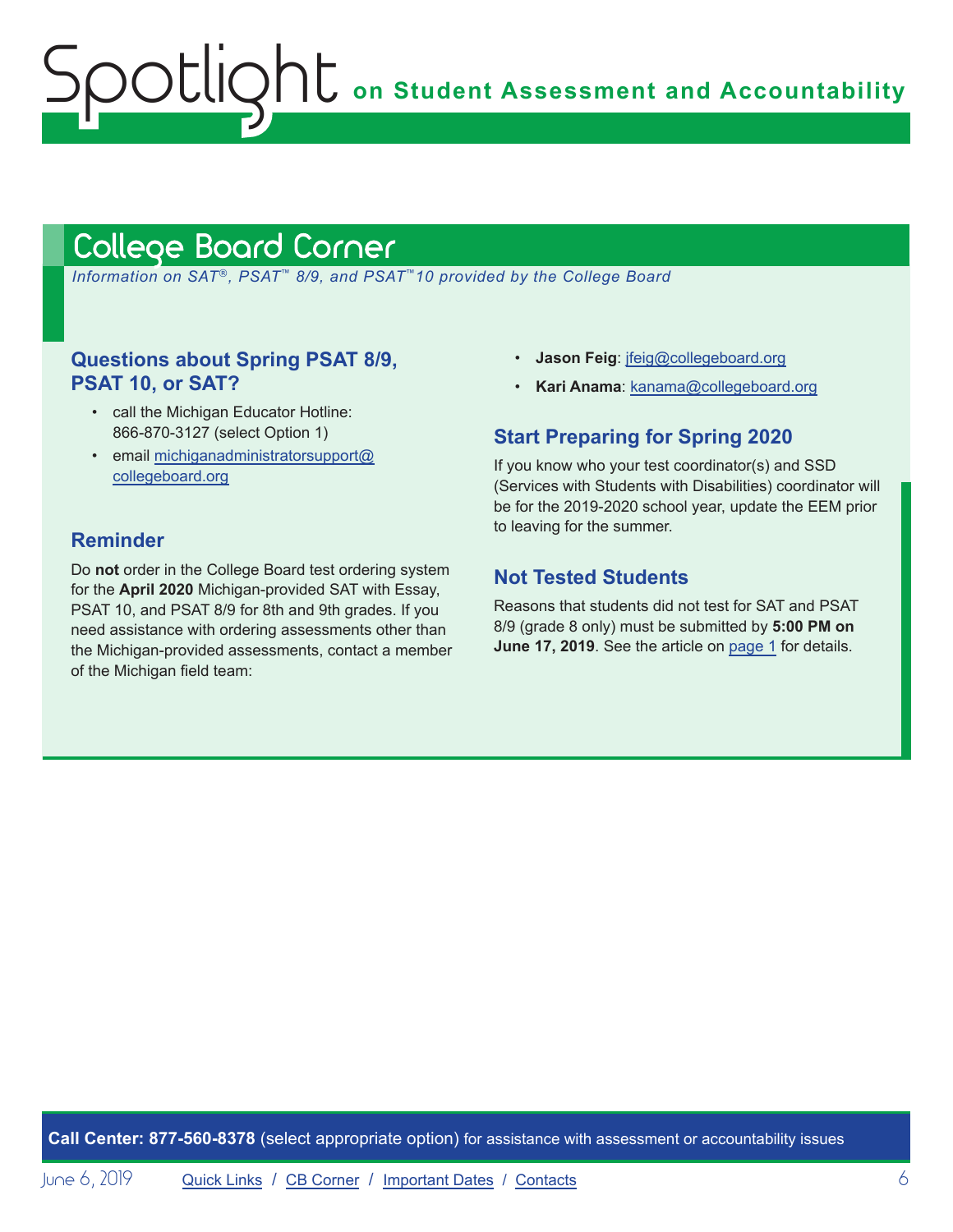# <span id="page-6-0"></span>**on Student Assessment and Accountability** potlic

# <span id="page-6-1"></span>**Important Dates**

# **Coming Next Week . . .**

#### **Wednesday, June 12, 2019, 11:00–12:00 ET**

• **Technology coordinator webinar** on switching from TSMs to COS Service Devices. The webinar is hosted by WIDA, but the TSM to COS transition applies to all Michigan online tests (**WIDA**, **M-STEP**, **MI-Access FI**, and **Early Literacy and Mathematics**)

#### **UPDATED WEBINAR INFORMATION:**

[Webinar Link](https://datarecognitioncorp.zoom.us/j/286364682) (https://datarecognitioncorp.zoom. us/j/286364682)

**Webinar ID:** 286 364 682

**NOTE:** The webinar will be hosted on Zoom and will be live once the host has started the meeting.

# **June 2019**

# **M-STEP, MI-Access, SAT, and PSAT 8/9**

#### **Now – June 17, 2019**

• Accountable Students Enrolled and Demographics window for the **Spring 2019 Test Period** (i.e. **M-STEP, MI-Access, SAT, PSAT 8/9**)

# **SAT and PSAT 8/9**

#### **June 10 – 17, 2019**

• Submit Not Tested reasons for **SAT** and **PSAT 8/9 (grade 8 only)** – **NOTE:** No need to submit Not Tested reasons for ACT WorkKeys, PSAT 8/9 (for grade 9), and PSAT 10. They are not included in accountability at this time.

# **M-STEP and MI-Access**

#### **June 10 – 17, 2019**

• Verify and submit answer document issues and Not Tested reasons for **M-STEP** and **MI-Access** 

# **July-August 2019**

# **Act WorkKeys**

#### **July 16, 2019:**

• Students access **ACT WorkKeys** scores and National Career Readiness Certificates

#### **August 9, 2019:**

• Receive **ACT Workkeys** score reports